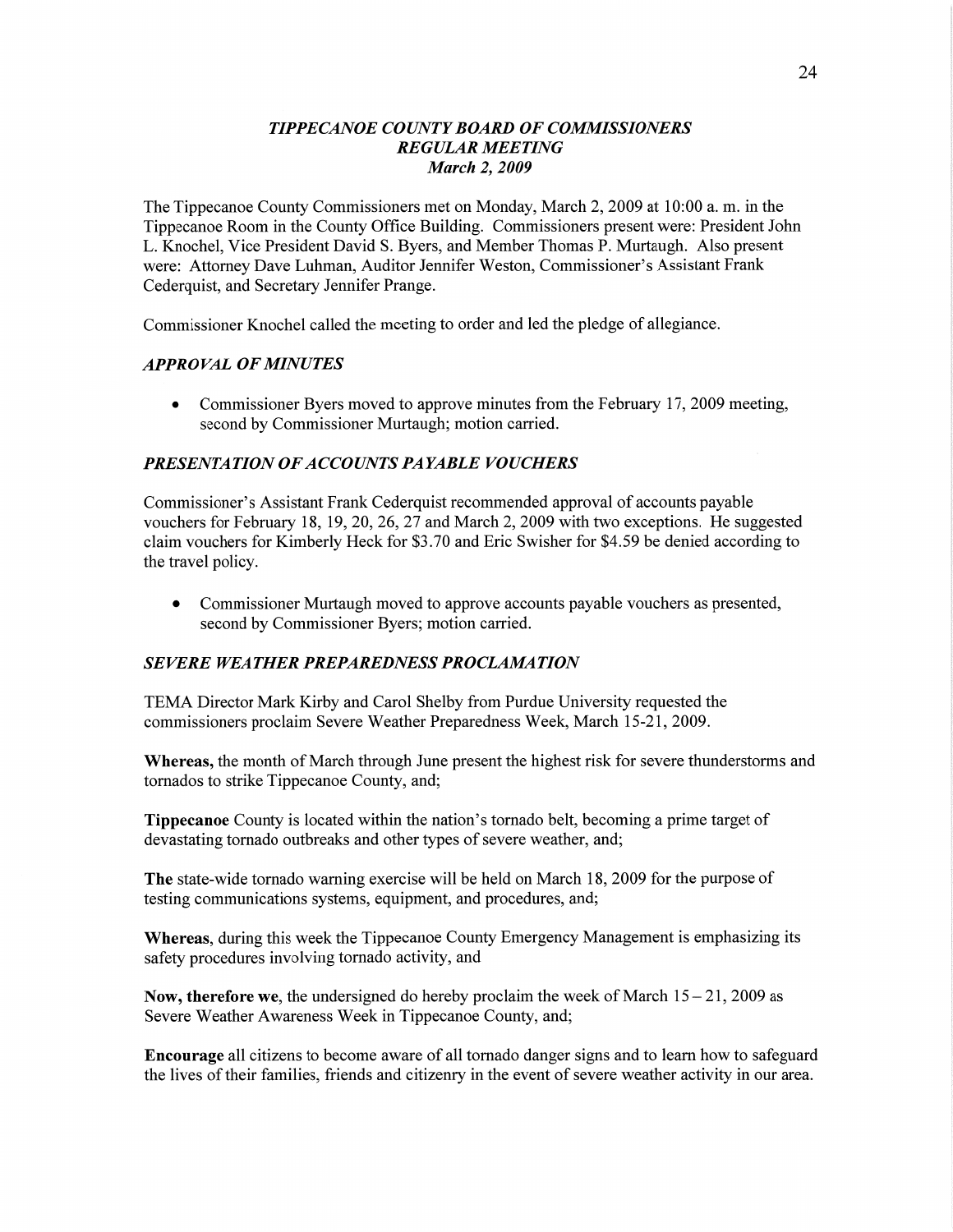# *HIGHWAY— Opal Kuhl*

Director Opal Kuhl **recommended** approval of the Unofficial Local Detour Route Agreement with Indiana Department of Transportation (INDOT) through **Dayton.** 

**0** Commissioner Byers moved to **approve** the Unofficial Local Detour Route Agreement with lNDOT, second by Commissioner Murtaugh; motion carried.

Traffic Supervisor Mike Parks recommended the commissioners hear and approve Ordinance 2009-02-CM, Amending Tippecanoe County Code Chapter 72, Schedule HI & IV Traffic Schedules regarding Stop and Yield Intersections. He reported the proposed ordinance will add stop and yield signs in developments accepted for maintenance in 2008 by the county.

- **0** Commissioner Murtaugh **moved** to hear and approve Ordinance 2009-02-CM to be effective April 15, 2009, second by Commissioner Byers; motion carried.
- **0** Commissioner Murtaugh moved to suspend the rules and **hear** Ordinance 2009-02-CM on second reading, second by Commissioner Byers; **motion** carried.
- **0 Commissioner** Murtaugh moved to hear Ordinance 2009-02-CM on second **reading,**  second by Commissioner Byers; motion carried.

Attorney Luhman confirmed the vote on **first** reading passed 3-0.

**Auditor** Weston recorded the vote:

| Murtaugh     | Yes |
|--------------|-----|
| <b>Byers</b> | Yes |
| Knochel      | Yes |

Ordinance 2009-02-CM passes 3-0 on **second** and final reading.

Director Kuhl presented a Temporary Easement Grant and Warranty Deeds for South River Road Project to include the following:

Parcel 27 & 27A — Robert King Werberig & Carol Marie Luzon Parcel 41 & **41A—** Nelson & Janet Moore Parcel 47 & 47A — Thomas L. & Cheryl A. Oliver Parcel 63 & 63A - James W. Barany

Properties are **purchased** for the roadway project and temporary easements grants for driveway construction.

- **0** Commissioner Byers moved to approve the Temporary Easement Grants for Parcels **27A,**  41A, 47A, and 63A, second by Commissioner Murtaugh; motion carried.
- **0** Commissioner Byers moved to approve the Warranty Deeds for Parcels 27, 41, 47, and 63, second by Commissioner Murtaugh; motion carried.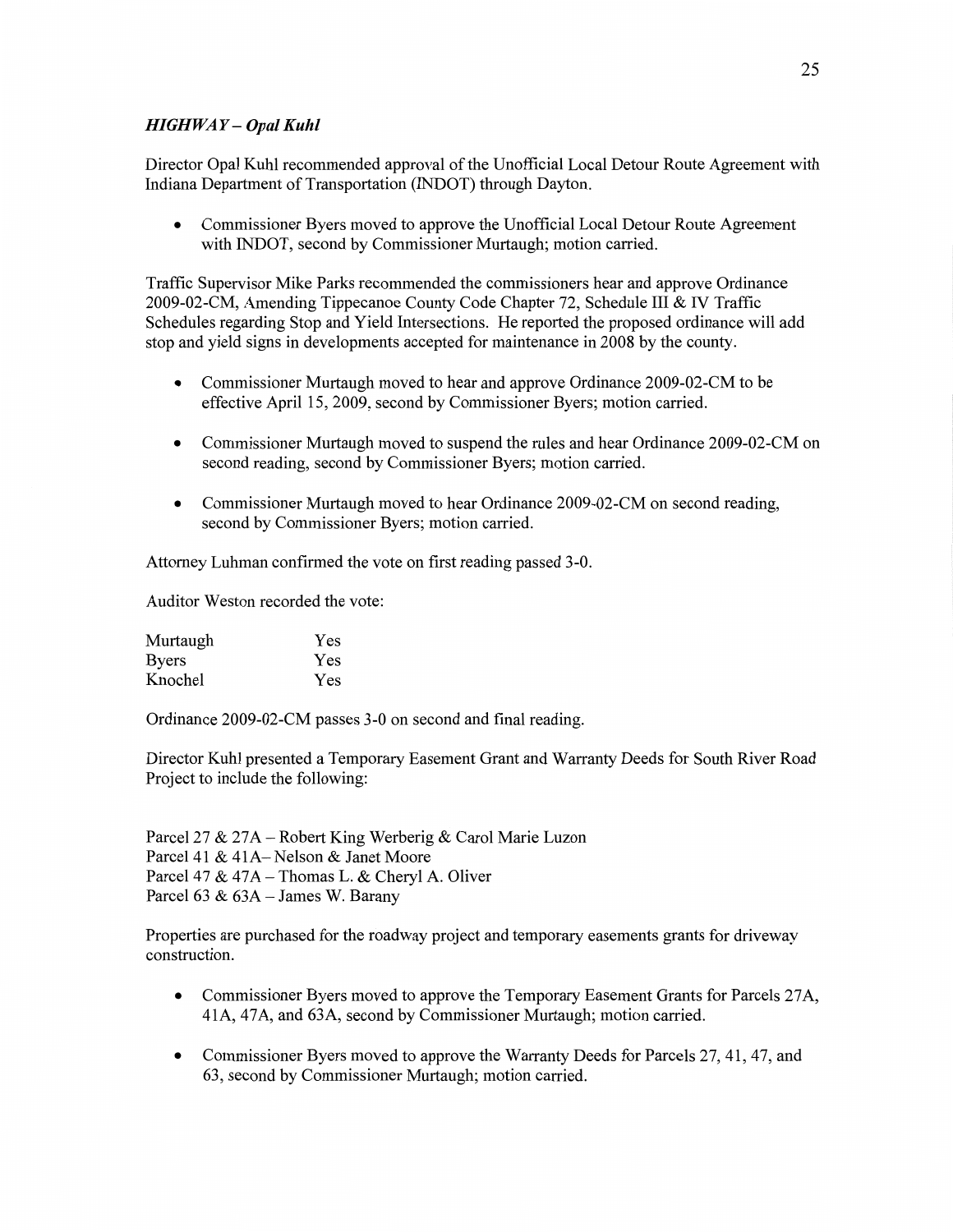## *COMMUNITY CORRECTIONS*

**A** Generator Service Agreement for Community Corrections in the amount of \$538 for minor inspections, **test** operation, and a **major** inspection for one year.

**0** Commissioner Murtaugh moved to approve the Generator Service Agreement for Community Corrections, second by Commissioner Byers; motion carried.

## *2011 GENERAL REASSESSMENT* BID

Commissioner Knochel spoke regarding the 2011 General Reassessment Bid. With one bid received, the commissioners **have** the opportunity to reject or accept the **bid.** Attorney **Luhman**  reported the commissioners **have** until April 16, 2009 to enter into a contract and if desired another request for bid will need to be published. Commissioner Knochel stated if the bid is rejected, additional media sources should be targeted to attract agencies across the state.

County Assessor **Samantha** Steele agreed it would be in the county's best interest to have more than one bid to compare the prices. She has discussed the RFP for General Reassessment with vendors in the state. She will contact the five major assessment companies in the state if the bid today is denied. Commissioner Byers requested Assessor Steele copy the commissioners on correspondence with the vendors.

**0** Commissioner Byers moved to reject the bid submitted for the 2011 General Reassessment for Tippecanoe County, second by Commissioner Murtaugh; motion carried.

## *HVAC PREVENTATIVE [MAINTENANCE CONTRACT* FOR *COURTHOUSE*

**0** Commissioner Murtaugh moved to approve the **HVAC** Preventative Maintenance Contract with D.A. Dodd for the Courthouse, second by Commissioner Byers; motion carried.

## *APPOEVTMENT* T0 *ROMNE Y REGIONAL SEWER DISTRICT BOARD*

The appointment to the Romney Regional Sewer District Board was postponed until further information is received.

**0** Commissioner Murtaugh moved to table the appointment to the Romney Regional Sewer District Board, second by Commissioner Byers; motion carried.

## *UNFINISHED/NE W B USINESS*

None

## *REPORTS OF FILE*

**Clerk** of Circuit Court Weights and Measures Treasurer Park Board